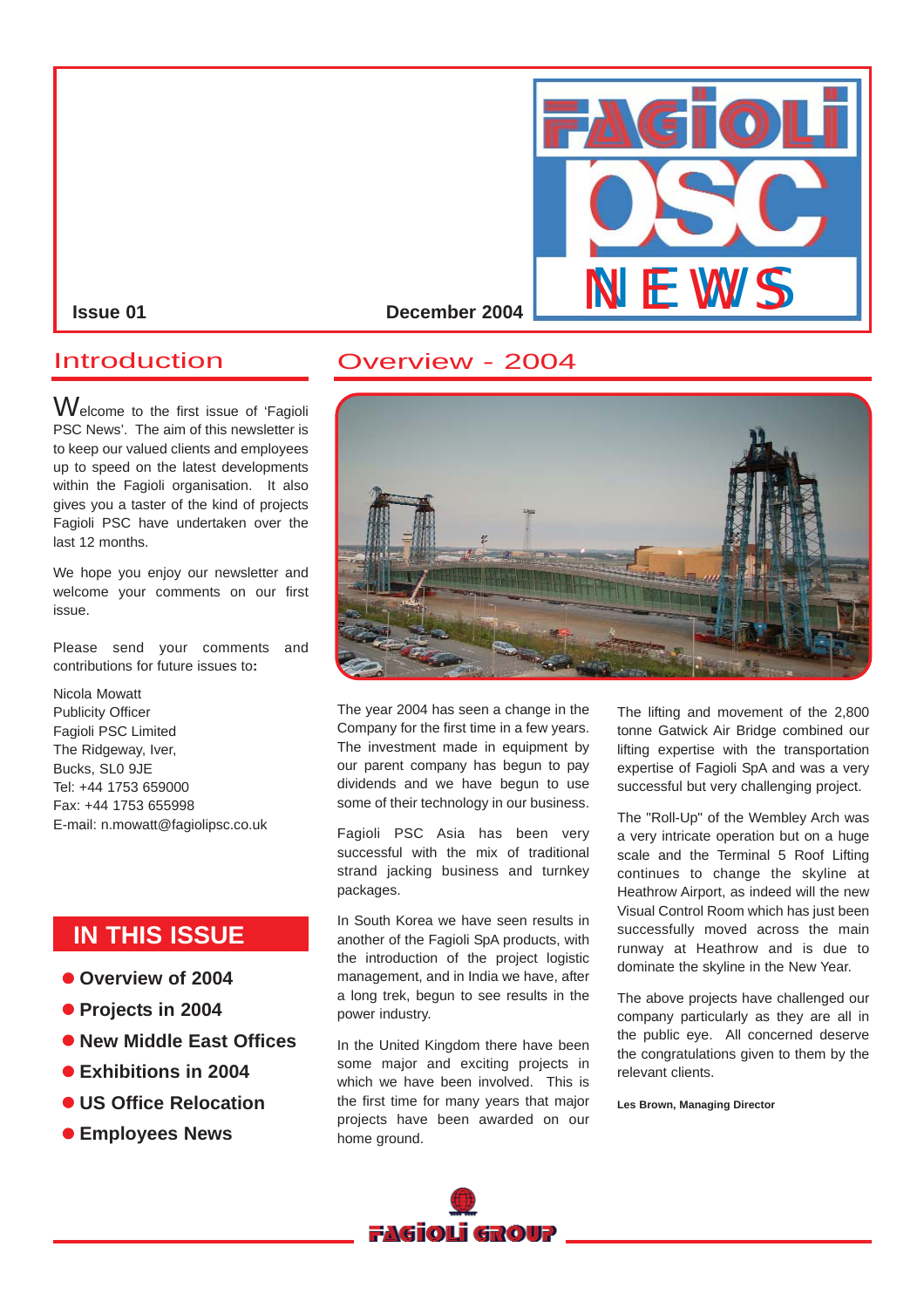# Projects - 2004

### **Gatwick Air Bridge**



Fagioli PSC were sub-contracted by Watson Steel to transport and erect the connector bridge to the new pier at Gatwick Airport.

To minimise the disruption to the UK's second busiest airport the 140m long, 2,800 tonne bridge was constructed outside the airport and then transported to site and erected during a taxiway closure of just 10 days.

To achieve this, the lifting system was fully assembled, erected and tested at the bridge construction site. The bridge together with the lifting system was transported as a single unit over a distance of 1km using two sets of 60 axle lines of self-propelled modular transporters (SPMTs).

## **Terminal 5 Roof Lift**

The new Terminal 5 main building at Heathrow Airport has a roof structure with a total weight of 18,000 tonnes. On completion this roof structure will be the largest single span building in the U.K., the total floor space occupying the equivalent of 50 football pitches.

Fagioli PSC were contracted by Watson Steel to lift the Terminal 5 building roof in six parts during a nine month construction period using sixteen computer controlled L180 jacks, powered by individual electric power packs with all jacking operations being undertaken from a central control cabin located on the ground.

**Mad Dog & Kristen Loadouts**



Fagioli SpA performed the loadout of two living quarter modules in Gothenburg, Sweden for Pharmadule Emtunga. The first loadout was for a 2,200 tonne Kristen Living Quarters (above). The loadout was performed using 138 axles of SPMTs to move the structure 500m from the fabrication hall to the loadout quay. The site move was particularly challenging as the exit from the hall required a 90 degree turn with as little as 1m clearance on either side.



Three weeks later Fagioli SpA carried out another loadout of a 1,200 tonne BP Mad Dog module (above) destined for the Gulf of Mexico. This project was similar to the previous loadout as the site move also required a sharp 90 degree turn on leaving the fabrication hall and then a 180 degree 'carousal' turn to ensure the L.Q. Helideck would not clash with the ships starboard side crane pedestals.

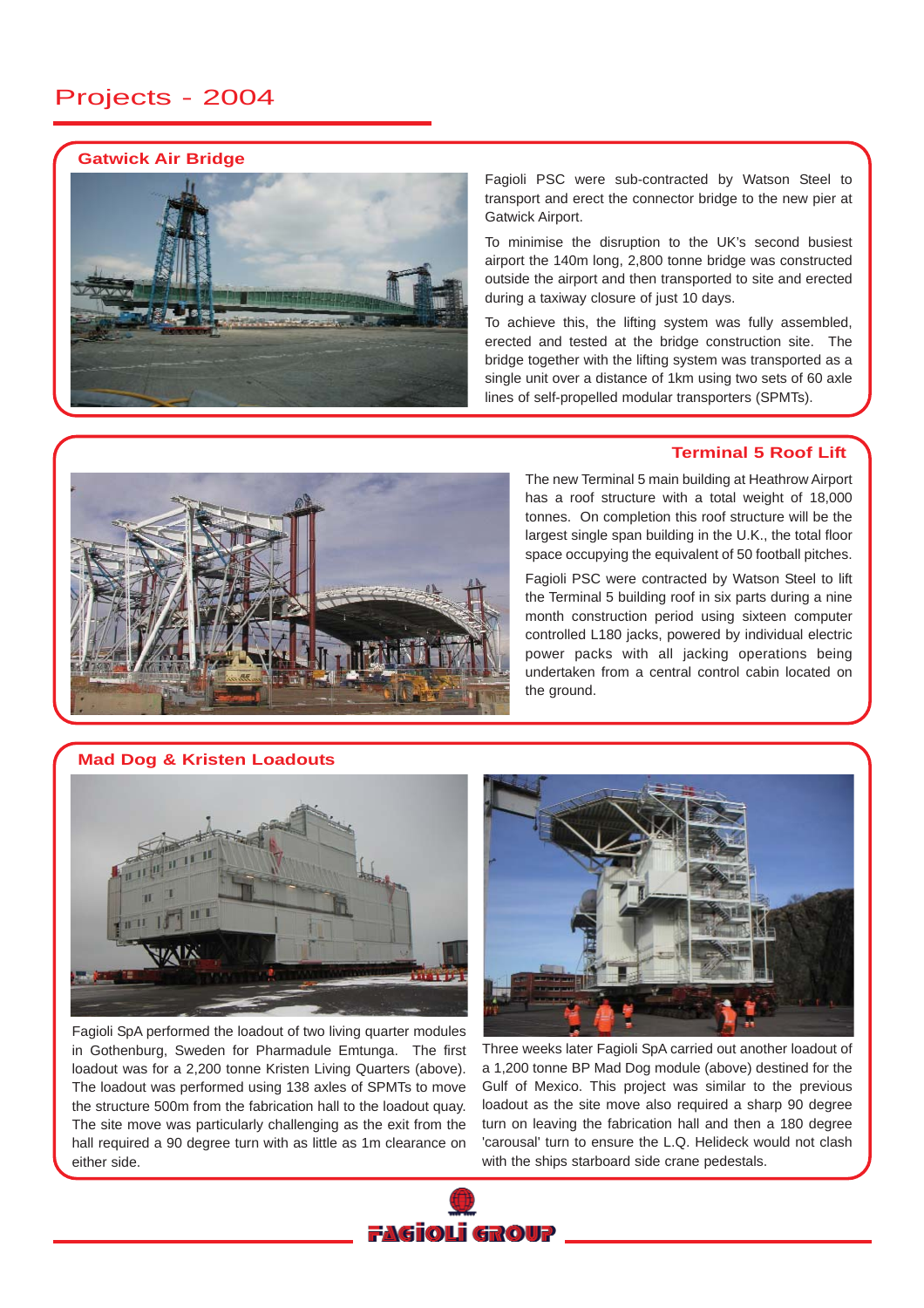# Projects - 2004

**Spinnaker Tower**



The Spinnaker Tower is a new national landmark at the entrance of Portsmouth Harbour, UK. It was built alongside Gunwharfs Quay as part of the Renaissance of Portsmouth Harbour Project. Fagioli PSC provided the design, supply and operation of a strand jack system to lift, rotate and place the lower parts of the bow complete with the cruciform centre piece, they were then held in place whilst the permanent connections were made. When complete the tower will reach a height of 165m.



#### **Changi Airport Terminal 3**

To cope with the increasing amount of passengers coming in and out of Singapore and the next generation aircraft A380, the new terminal 3 was built at Changi Airport. Fagioli PSC Asia was awarded the contract to carry out the lifting for 10 bays of roof trusses. Each roof truss weighed 610 tonnes with a width of 15 metres and a span of 220 metres.

## **Tuas Power Station, Singapore**



Fagioli PSC Asia was awarded the contract to install the gas turbines & generators for Tuas Power Station Block 3&4, Singapore. 150 tonnes of temporary structure was designed, supplied and erected by Fagioli PSC

The lift required six L100 PSC jacks and a L12/8E power pack to perform the synchronisation of the jacks.

## **Wembley Arch Lift**



Fagioli PSC supplied and operated twenty L600 jacks and power packs for the roll-up pulling equipment and five L600 jacks and power packs for the arch hold back equipment, including two control systems working in conjunction with each other to simultaneously roll-up the arch.

loadout was one of the smaller of eight Strand Jack loadouts, ranging from 1,800 tons to 7,600 tons, carried out in Texas and Louisiana during 2003 and 2004.



## **Ixtal "A" Deck Loadout**

A 2,500 ton jacket loaded out over 450 feet in Corpus Christi, Texas. The combination of 4 x L180 Strand Jacks and an L4/35D power pack achieved pulling speeds up to 60 feet per hour. The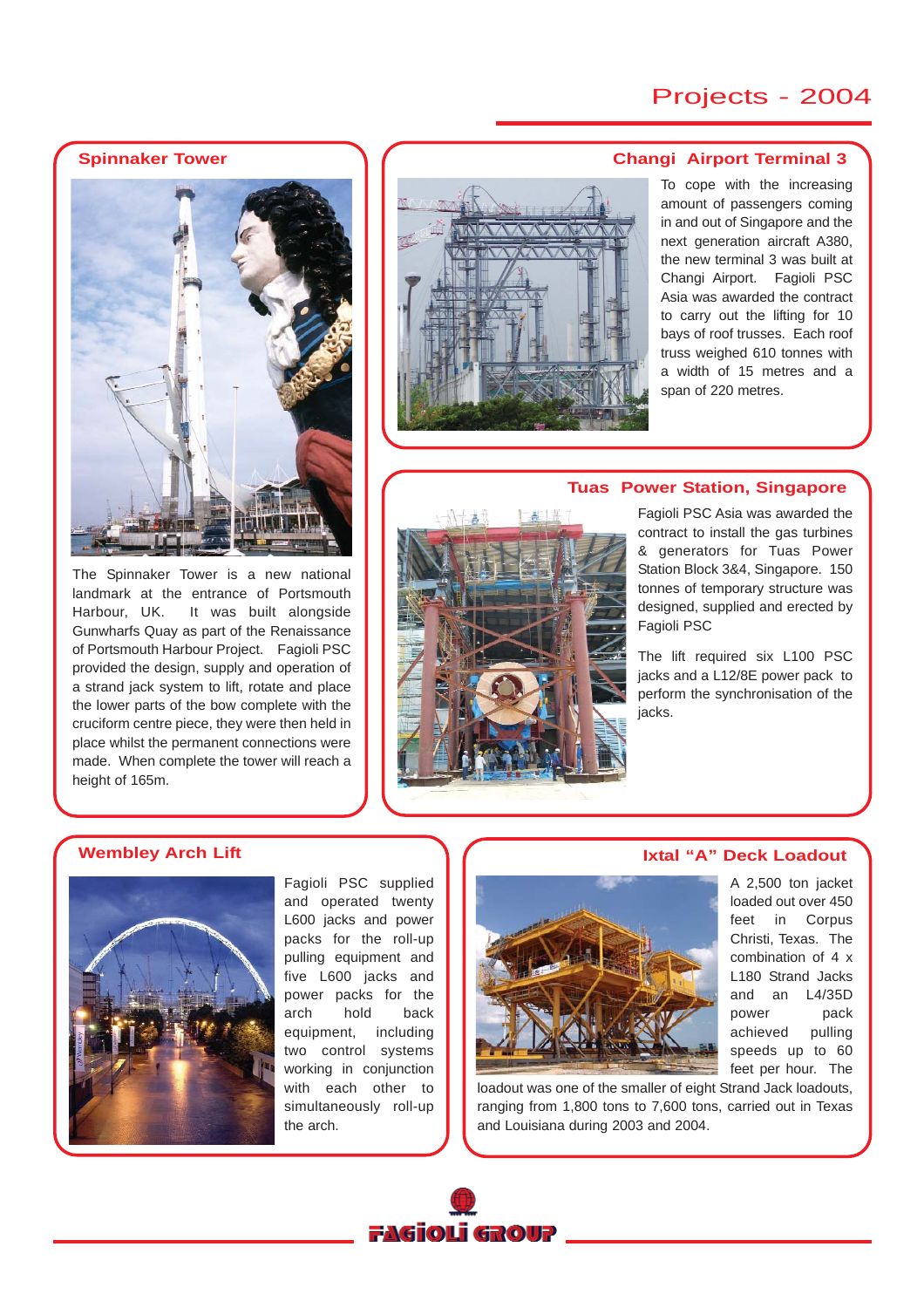## Project - 2004

## **Prairie Island Nuclear Power plant Sabratha Jacket Roll-up**



Fagioli SpA won the contract to transport two Replacement Steam Generators from the Framatome manufacturing plant at St. Marcel, France to Prairie Island. Due to constraints at the power plant the two RSGs had to be moved in four pieces. Two pieces weighed 130 tonnes and the remaining two pieces weighed 222 tonnes. Fagioli SpA transported the RSGs by barge to Fos Sur Mer near Marseille and transferred them to a ship to move them to New Orleans. Once the RSGs had reached New Orleans they were shifted to a barge and secured for the remainder of the journey on the Mississippi River to Prairie Island near Red Wing, Minnesota.



Fagioli PSC carried out independent roll-ups of the two outer panels complete with pile clusters for Intermare Sarda.

Four L600 jacks were used for the first roll-up as well as a hold back system consisting of two L600 jacks to offset the over turning forces imposed on the jackets central core by the outer panel loads. The second panel used five L600 jacks and was offset by the three quarter completed jacket.

#### **Yoho Topside**



Sime Sembawang Engineering contracted Fagioli PSC Asia to carry out the lifting of the Yo-Ho EPC2 deck. The 740 tonne upper deck section was constructed at the lift location and lifted using 6 of Fagioli PSC's 24 metre high square format towers and 12 Strand Jacks. This allowed the installation and mating of the main deck section.

The upper deck was then lowered and connected to the main deck section below. The weight was then transferred from the lifting system onto temporary supports whilst the lifting cables were re-set to the connection points on cantilevers on the main deck.

The two deck assembly weighing 3,735 tonnes was then lifted whilst the lower deck section was delivered underneath, this was then lowered and connected to the assembly below. The weight was then transferred to temporary supports whilst the lifting system was dismantled.

**Hanger 5 Singapore Airlines**

The aircraft Hangar 5 project forms part of Singapore Airline's 6 year expansion project to accommodate the increase in maintenance of their first class air fleet.

SIA hanger 5 roof with dimension of 90m by 85m was erected by Fagioli PSC Asia. The lift required 18 permanent columns each with a L100 Strand Jack mounted on top, giving a total lifting capacity of 1890 ton.

The lift was was controlled by two L12/8E power packs.



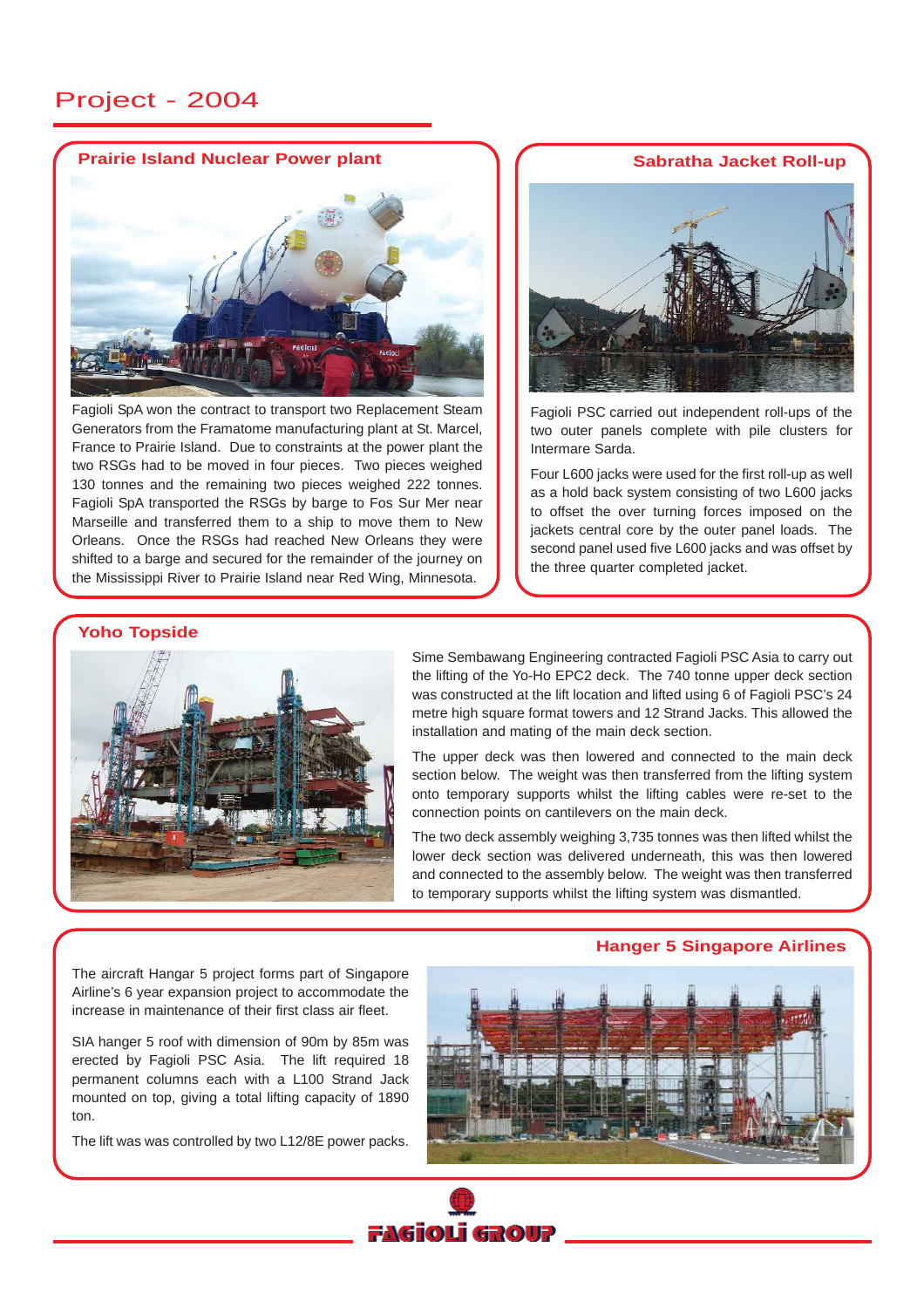# Project - 2004

#### **Heathrow Visual Control Room**

The new VCR Tower at Heathrow Airport located near Terminal 3 has started to take shape. Fagioli SPA transported the top section of the tower weighing 900 tonnes 2km across the airfield on the 29th October using three 6 axle SPMTs controlled remotely. The top section was pre-fabricated on a remote site just inside the airports Southern boundary to minimise any impact on Heathrow's operations.

Throughout 2005 Fagioli PSC will carry out the lifting of the VCR using their lifting system comprising of three triangular 16 metre towers and three L600



Strand Jacks. The top section of the VCR will be lifted 12 metres at a time to install underneath 4 x 12 metre steel sections.

### **Hammerfest**



Fagioli SpA carried out the transport, lift and installation of 100 modules for a new LNG plant under construction on Melkoja Island off the Northern coast of Norway. The project is to be carried out through the warmer months of 2004 and 2005 due to extreme weather conditions.

#### **Tanjung Jati Power Plant**

Fagioli PSC provided sixteen L100 jacks for the lifting of two 240m high stack liners. Each liner weighed 390 tonnes and was lifted by eight L100 jacks. The lifting was controlled by a L8/3E power pack situated at the top of the structure for synchronised lifting.



## **Marathon Equatorial Guinea**



Fagioli PSC USA were contracted by Marathon to provide transportation of heavy pieces from the port to their refinery in Malabo, Equatorial Guinea. The project required 24 lines of SPMTs and a hydraulic gantry as well as 2 - 4 men on site for approximately 1½ years to transport and install refinery processing equipment including reactor vessels up to 300 tons. Fagioli received letters commending the crew, staff and company for a successful operation.

#### **LLOG Deck and Jacket Loadout**



A deck and jacket were loaded out with SPMTs at Chet Morrison's Fabrication yard in Houma, Louisiana. Both pieces weighed about 700 tonnes. The jacket was moved from the yard area onto a barge using 10 meter long ramps also supplied by FPSC.

The jacket had to shift to the side to line up with the barge, an ideal application of SPMT capability to turn 90°. The deck was moved to the bow of the barge to complete operations. Crews worked through rain and difficult conditions to complete the job successfully and on schedule.

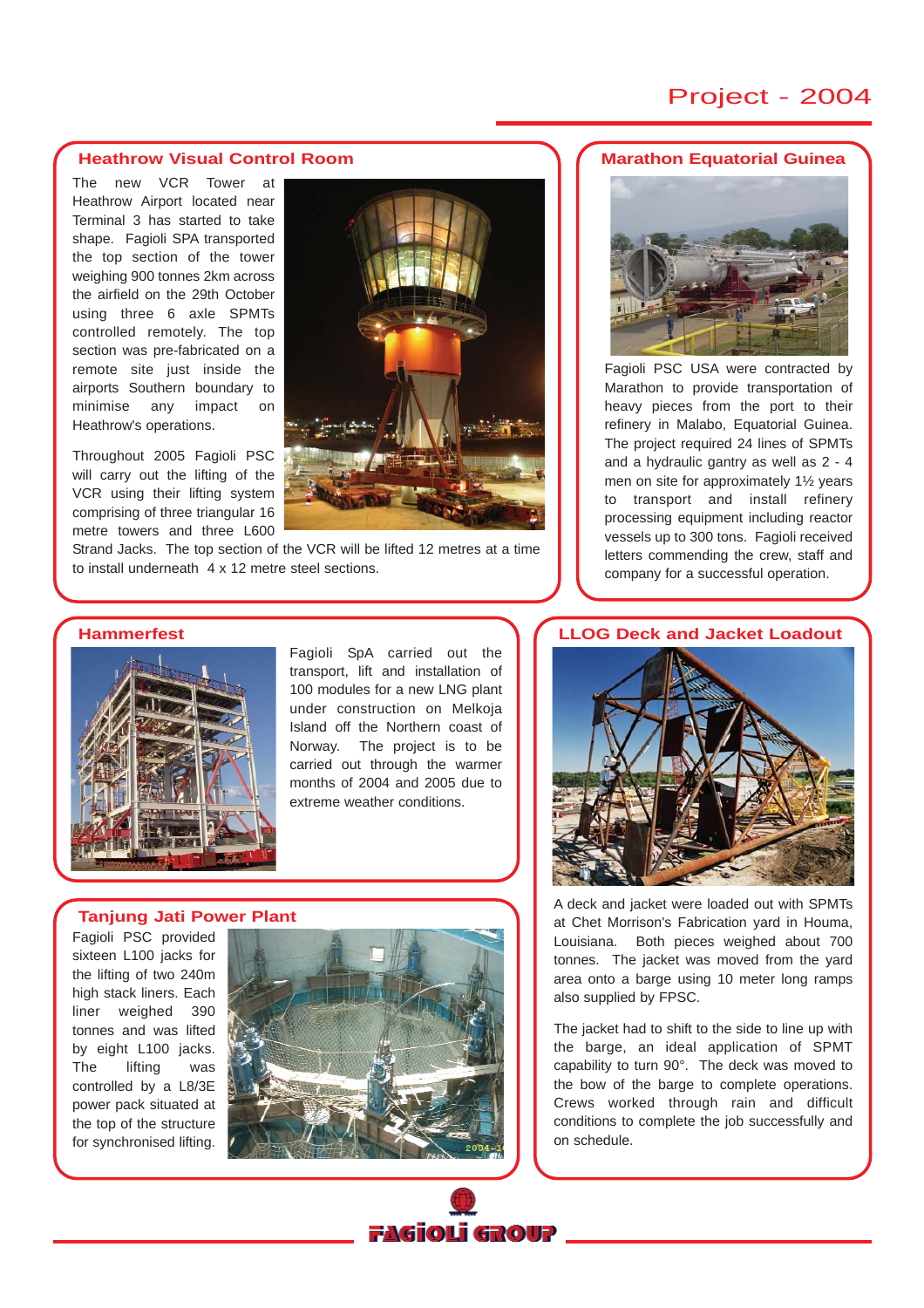# Middle East Offices

Two new offices opened in the Middle East throughout 2004, the first opened in Abu Dhabi at the beginning of the year in order to tap into the enormous business potential in heavy transportation, heavy erection and project logistics management services in the UAE and greater Gulf Corporation Council. This office is managed by Patrick Richardson.

The second office is in Bahrain under the Almajdouie PSC joint venture (MPSC). This office will be managed by Terry Maddison and should be operational within one month. This office will serve as the regional centre for the Fagioli Group given its strategic location in the Middle East

In common with other group offices they are targeting business largely in the oil / gas / petrochemical, offshore, power and civil construction sectors.

The initial plan was for Abu Dhabi to handle sales and marketing for UAE, Oman, Yemen and Qatar leaving the balance of the region to MPSC. Due to the delayed opening of MPSC, however and due to some interesting projects on the Indian sub continent the involvement of the Abu Dhabi office has increased.

Plans for the future are not certain due to the possible involvement of MPSC in the UAE which could lead to an increased presence in forwarding with a Dubai office being considered.

## Exhibitions in 2004

Fagioli PSC exhibited at two exhibitions this year both in the Middle East. The first at PowerGen Middle East in Bahrain from 13th - 15th September 2004. This focused on power generation, transmission & distribution and associated desalination issues. The exhibition went well and we had many visitors to our stand including HRH Prince Michael of Kent.



The second exhibition was ADIPEC which stands for Abu Dhabi International Petroleum Exhibition & Conference, this was a 4 day event from 10th - 13th October 2004. Fagioli took space on the Abu Dhabi Oilfield Services Est. (ADOS) stand, a company which has steadily expanded with the growth of the oil industry in the region since 1972. This enabled us to make contact with many of their established clients.

# US Office Relocation

During October 2004, Fagioli PSC USA relocated to a larger, better equipped facility on the south side of Houston, Texas.

This facility offers approximately 3 acres of yard space with a 20,000 sq. ft workshop and office space. We now have ample room to store and maintain the growing inventory of equipment now based in Houston, including a recently arrived 1,000 ton capacity Fagioli PSC Towerlift system.

Other equipment already here, or arriving in the coming weeks, includes a variety of Strand Jacks and SPMT equipment to service a range of projects to be carried out over the remainder of 2004 and well into 2005, including the loadout of a 28,000 tons jacket, transportation of 2 x 550 tons nuclear steam generators, and various projects in the Offshore, Power and Petrochemical industries throughout the US and into Canada.



Being the local office to the global Houston market, with practically all of the major players in many industries having significant presence here, we are in the fortunate position of being able to develop and service close relationships with our clients on a formal and informal basis. This, coupled with the fact that we are now becoming a familiar face after 5 years in the area, means that we have been able to develop some strategic alliances and preferred contractor agreements that are already beginning to produce short term results and other work secured for the long term.

**Steve Price, General Manager of Fagioli PSC USA**

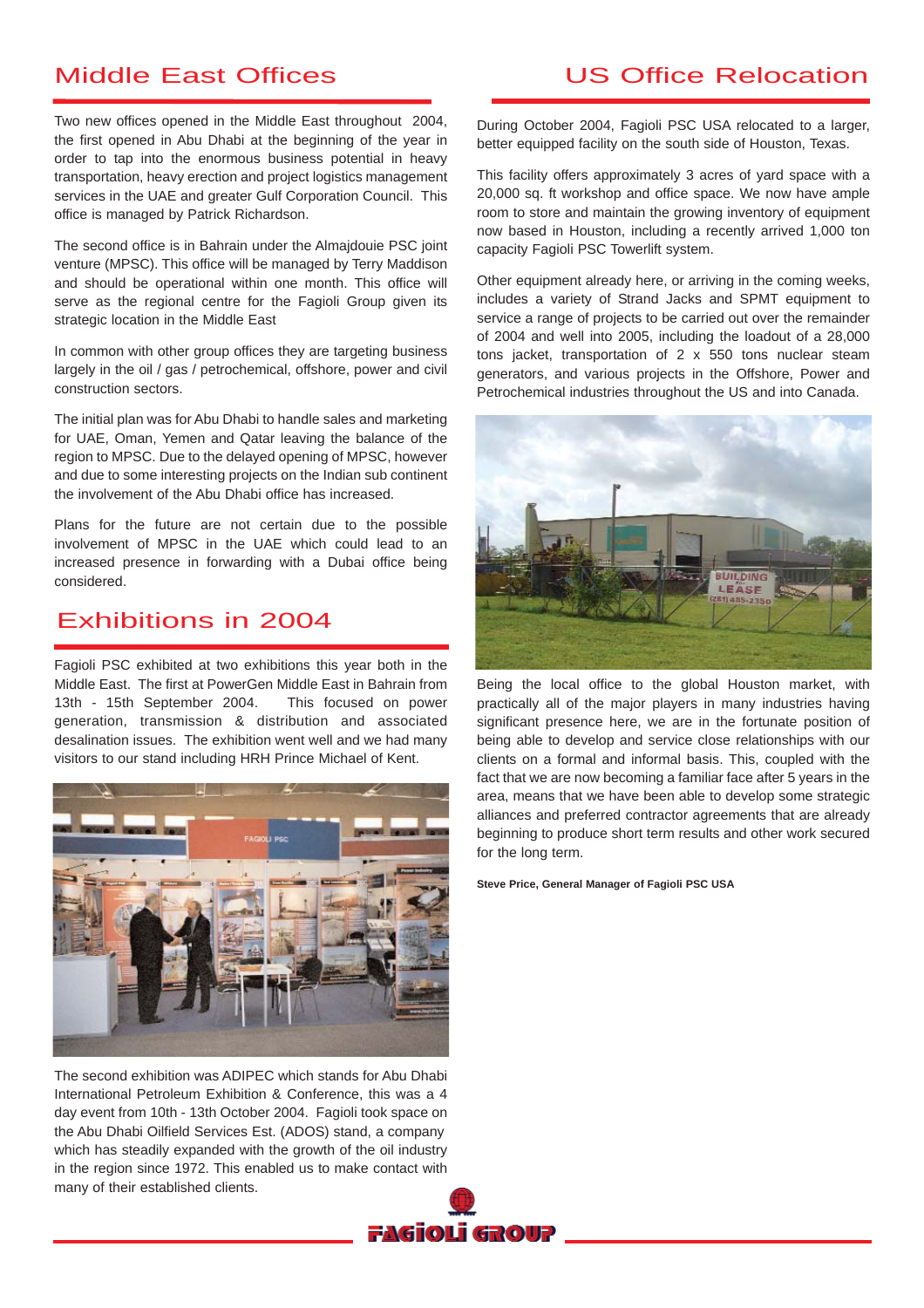# Employee News

#### New Starters

**Ian O'Sullivan** joined Fagioli PSC Limited in March 2004, from a large UK Crane Company, his employment is part of our continued development to take the company forward with computer aided design.

**Rory Anderson** joined us later in the year, he has joined a team of experienced engineers.

### **Retirements**

I would like to take this opportunity to wish **Joe Blair** all the best in his retirement. Joe has been with the company since 1984 as a Rigging Supervisor, he retires in December 2004.



## Long Term Service

I would like to congratulate the following for their long term service at Fagioli PSC:

**George Wilson** - 25 years service on 13th August 2004.

**Jack Singh** - 30 years service on 3rd June 2004

**Denis Blake** our longest serving employee who has been with the company 32 years . Between them they have provided over 8 decades of service. Well done boys!

### **Marriages**

Our congratulations to Kingsley Woodland who finally made an honest woman of his long term girlfriend Julie. They were married in Mauritius on 31st March 2004.



## In Memory

We would like to express our sincere regrets to Mr Gianfranco's family and his loved ones. Sadly, Mr Gianfranco Fagioli died suddenly on 12th August 2004, while he was on holiday in Puglia (southern Italy). Mr Gianfranco was the Vice President and Managing Director of the Fagioli Group. He was highly thought of within the company and by the people of S'Ilario D'Enza for his contribution to humanitarian and social initiatives.

Mr Gianfranco as a mere 20 year old started working with his father Giovanni (the founder of the company) and his elder brother Alessandro, together they have made Fagioli into one of the leading logistics, heavy transport and heavy lifting companies in the world. Mr Gianfranco has two sons Giovanni and Carlo who have followed their father's foot steps in becoming part of the top management at Fagioli.

Gianfranco spent his life dedicated to both work and his family he also put time aside for his passion, which was hunting.

## Fund Raising

Four members of Fagioli PSC: Joan Wild, Pet Willis, Janice Hannam and Nicola Mowatt (see photo below) together raised over £800 for Breast Cancer Research by doing a sponsored walk around Upton Park. Joan also went on to do a further 15 mile walk later in the year.



Sara Wiltshire raised money for Breast Cancer Research by doing the Moon Walk, walking over 26 miles throughout London overnight. Well Done Sara, Keep it up for next year.

### **Contributions**

I would like to express my thanks to those who contributed to our first issue of Fagioli PSC News. Contributions from yourselves no matter how small are key to a successful news letter.

I hope you have enjoyed our first issue of Fagioli PSC News and are looking forward to our next issue in June 2005.

Please keep sending your contributions and comments to me via e-mail **n.mowatt@fagiolipsc.co.uk**

Lastly I would like to wish everyone on behalf of Fagioli PSC A MERRY CHRISTMAS and all the best for 2005! Nicola Mowatt, Publicity Officer

**Visit our website www.fagiolipsc.com**